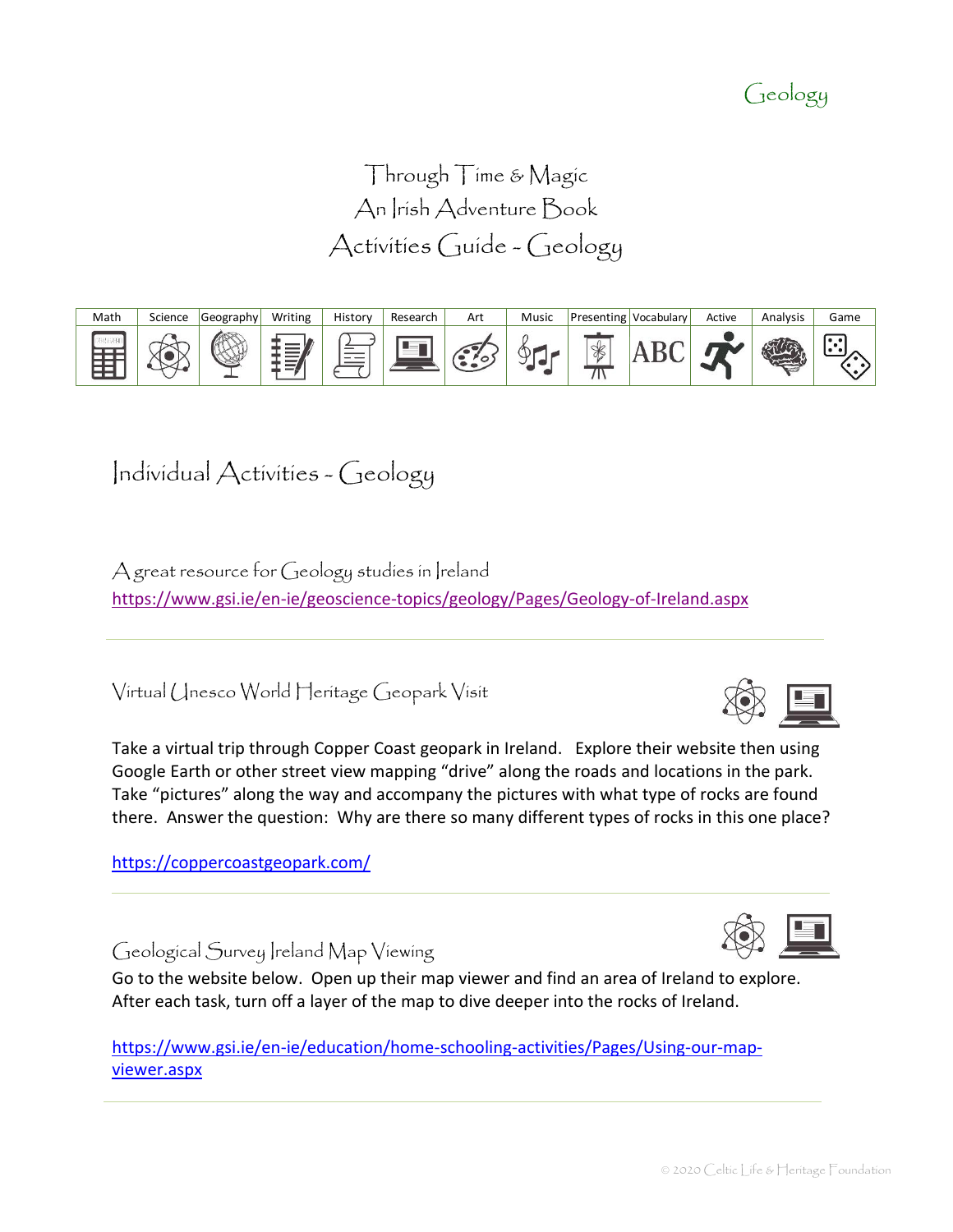### Individual Activities – Geology, cont.

|  | Rock Collection |
|--|-----------------|
|--|-----------------|

Using the type of rocks found in Ireland, what rocks are also found locally? Collect sample rocks found in both places either by physically collecting, going to a rock store and taking pictures, or finding samples on the internet. Then create a rock collection presentation to include:

- Samples/pictures
- Name
- Type
- How formed
- Characteristics
- Location found in Ireland
- Any other interesting tidbit

#### $F$  arth  $|$  ayers

Using clay, playdough, blocks, Legos, construction paper, foam, or other material, create the layers of earth under and making up Ireland. Create a legend for each layer and explain what it is and how it was formed.

#### Bedrock

Research a county in Ireland for the bedrock found there. Next compare the local US state for the same information. What is the same/different?

Options: Write up a paper or give a presentation on what was found. Recreate using clay, drawing, or other medium Go visit a local place that has the same bedrock found in Ireland.

Resource:<https://www.gsi.ie/en-ie/geoscience-topics/geology/Pages/Geology-of-Ireland.aspx>









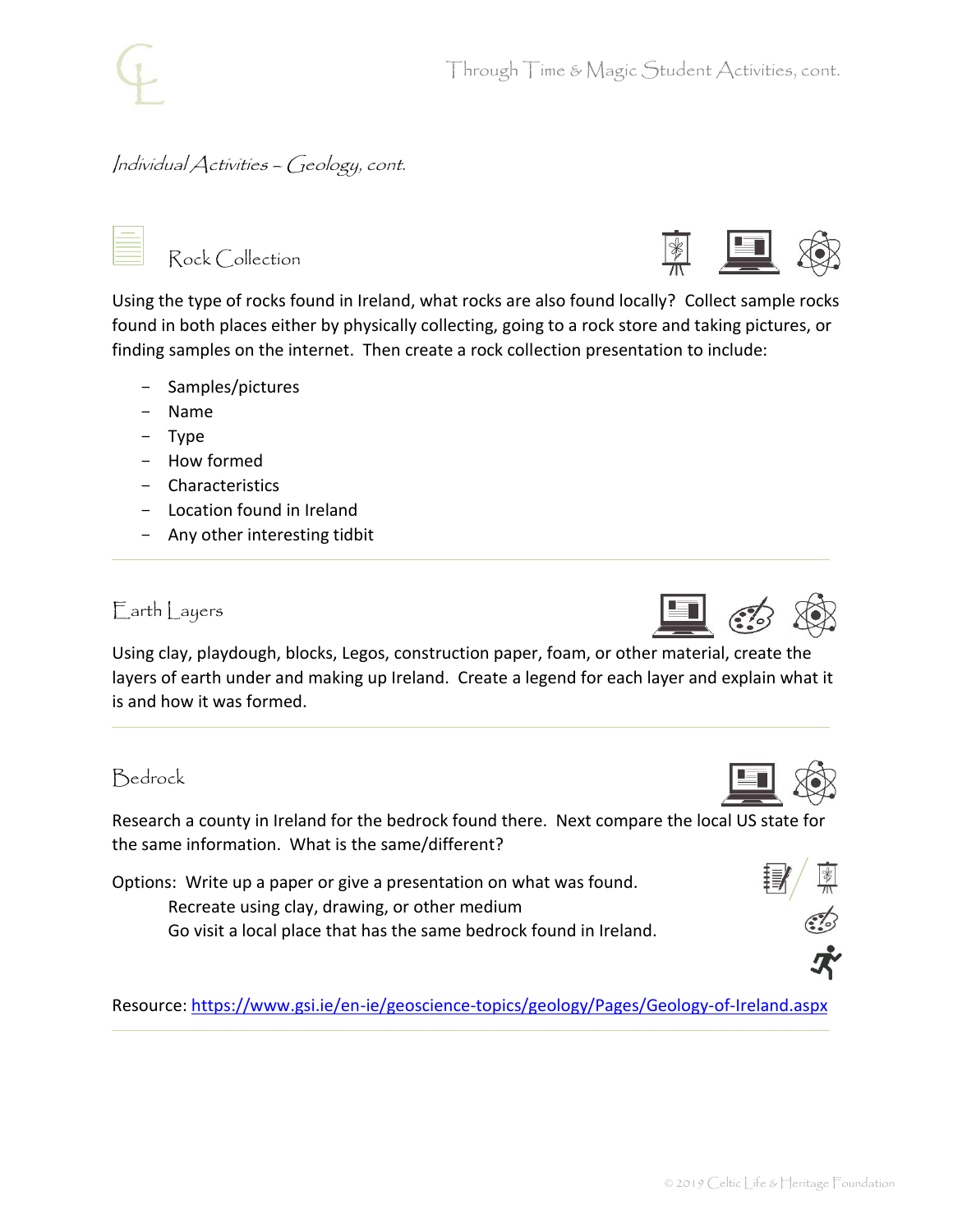#### Individual Activities – Geology, cont.



Rock Experiment



Using the type of rocks found in Ireland, what rocks are also found locally? Explore outside, or go to a rock store, and collect three to five different rocks found in both places. Experiment and collect the data on the provided sheet:

- Name/Illustration/location found in Ireland/Type
- Experiments:
	- o Type of grain: Course are visible to the naked eye, fine grain usually needs a magnifier
	- o Hardness
		- Hard: scratches glass/metal
		- Soft: scratches a fingernail
		- Very Soft: does not scratch
	- o Nail Scrape: take a nail and scratch the rock. What happens?
	- o Mark: Use the rock to make a mark on asphalt or concrete or even a piece of paper. Does it leave a mark?
	- o Description: Color/Weight/Appearance

Use this resource to help identify rocks <https://www.thoughtco.com/rock-identification-tables-1441174>

*Supplemental: Worksheet / Instructions*

Rock Cycles



Using the link below, or other research, create the rock cycle in 3D form.

<https://www.bbc.co.uk/bitesize/guides/zwd2mp3/revision/5>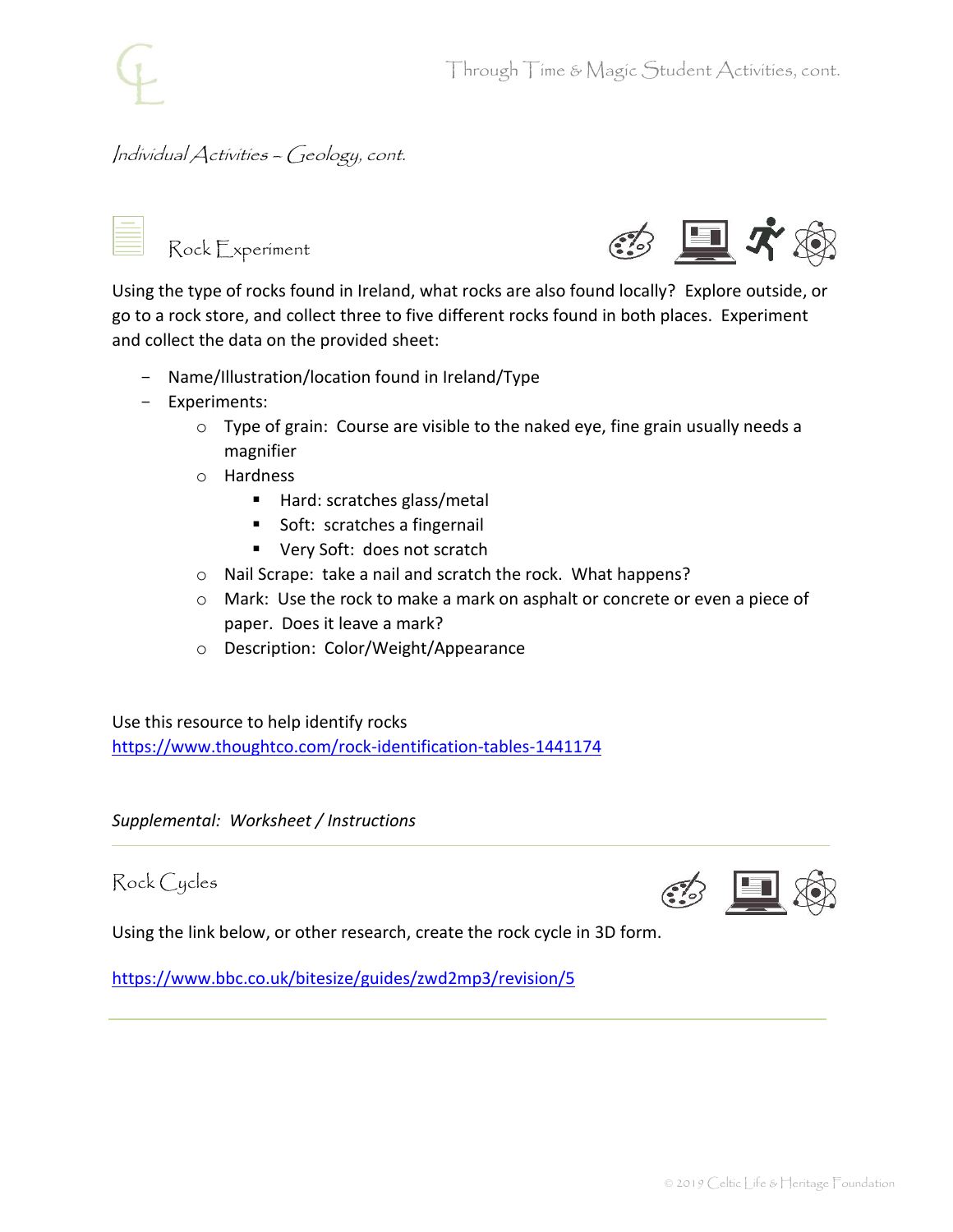

Through Time & Magic Student Activities, cont.

Individual Activities – Geology, cont.

Geological Timeline



Create a timeline of Ireland Geology starting 450 million years ago to the current day of each of the major events in creating Ireland as we know it*. (The second page of the download below gives a good overview)*

Option: Include illustrations

[https://secure.dccae.gov.ie/GSI\\_DOWNLOAD/Bedrock/Other/GSI\\_BedrockGeologyOfIreland\\_A](https://secure.dccae.gov.ie/GSI_DOWNLOAD/Bedrock/Other/GSI_BedrockGeologyOfIreland_A4.pdf) [4.pdf](https://secure.dccae.gov.ie/GSI_DOWNLOAD/Bedrock/Other/GSI_BedrockGeologyOfIreland_A4.pdf)

[http://www.askaboutireland.ie/reading-room/environment-geography/physical](http://www.askaboutireland.ie/reading-room/environment-geography/physical-landscape/Irelands-physical-landsca/the-formation-of-the-phys/ireland-and-plate-tectoni/)[landscape/Irelands-physical-landsca/the-formation-of-the-phys/ireland-and-plate-tectoni/](http://www.askaboutireland.ie/reading-room/environment-geography/physical-landscape/Irelands-physical-landsca/the-formation-of-the-phys/ireland-and-plate-tectoni/)

[http://www.askaboutireland.ie/reading-room/environment-geography/physical](http://www.askaboutireland.ie/reading-room/environment-geography/physical-landscape/Irelands-physical-landsca/the-formation-of-the-phys/)[landscape/Irelands-physical-landsca/the-formation-of-the-phys/](http://www.askaboutireland.ie/reading-room/environment-geography/physical-landscape/Irelands-physical-landsca/the-formation-of-the-phys/)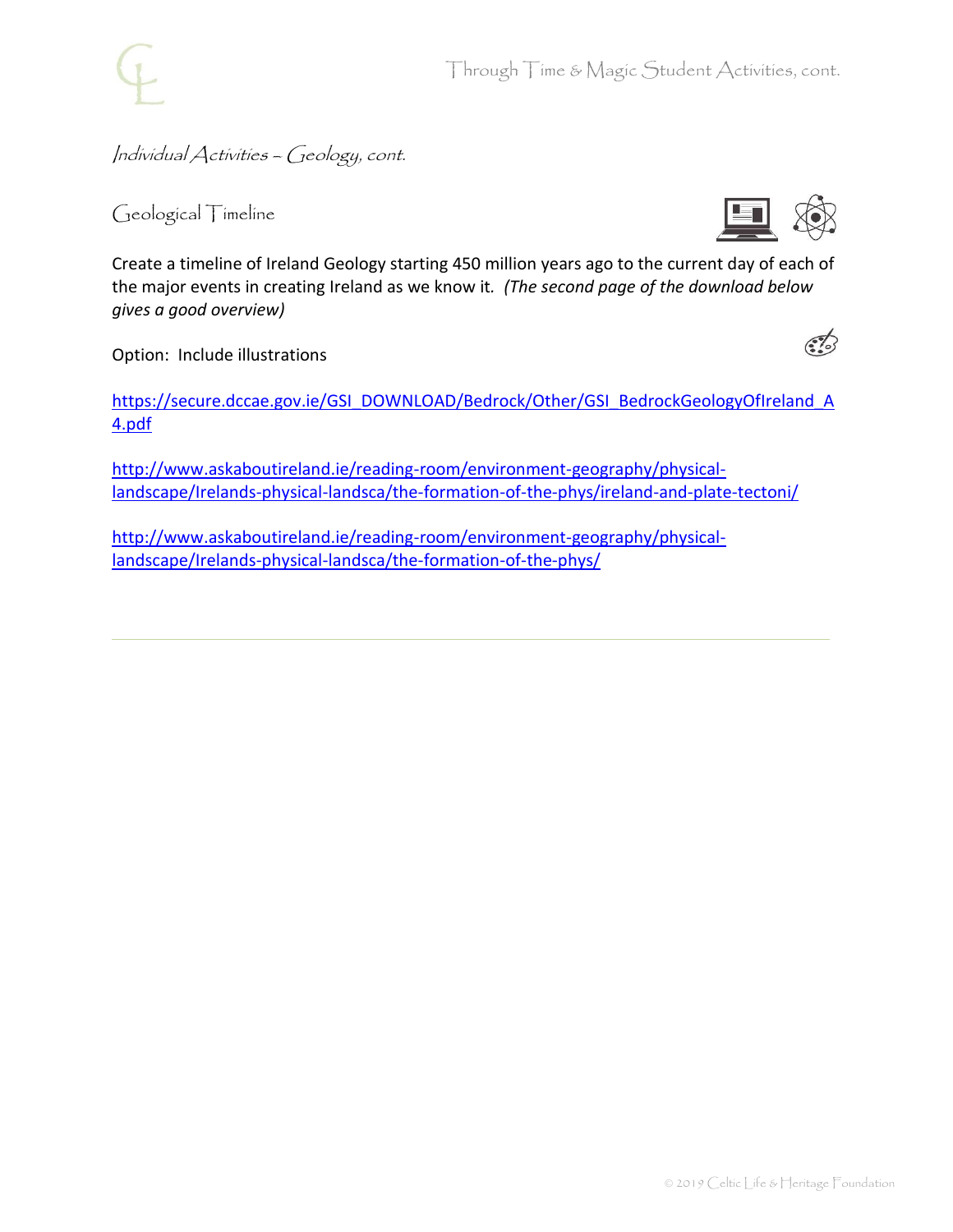## Small Group Activities - Geology



Cootie Catcher Rocks Game



Each student creates a "cootie catcher" using the supplemental materials. Once all students' catchers are complete, students take turns being the "Catcher" and the "Chooser" and must define the types of rocks with descriptions according to which tab they choose. Correct answers receive points. After all students have been a Catcher and Chooser for each catcher, the student with the most points wins.

*Supplementals: Handout with rock definitions, instructions for play, resources*

Geology in a Jar



Choose a place in Ireland and research the layers of earth from the magma in the center all the way to the rocks and soil on the surface. Using different colors of felt, playdough, colored clay, or other medium, fill a jar with the different layers. Create a legend for each layer to label what it is. Ensure the top layer is created in a way that the location is recognizable. Each student in the group can fulfill a different role: researcher, artist, documenter, etc.

Resource: <https://www.pinterest.com/pin/36310340721598927/>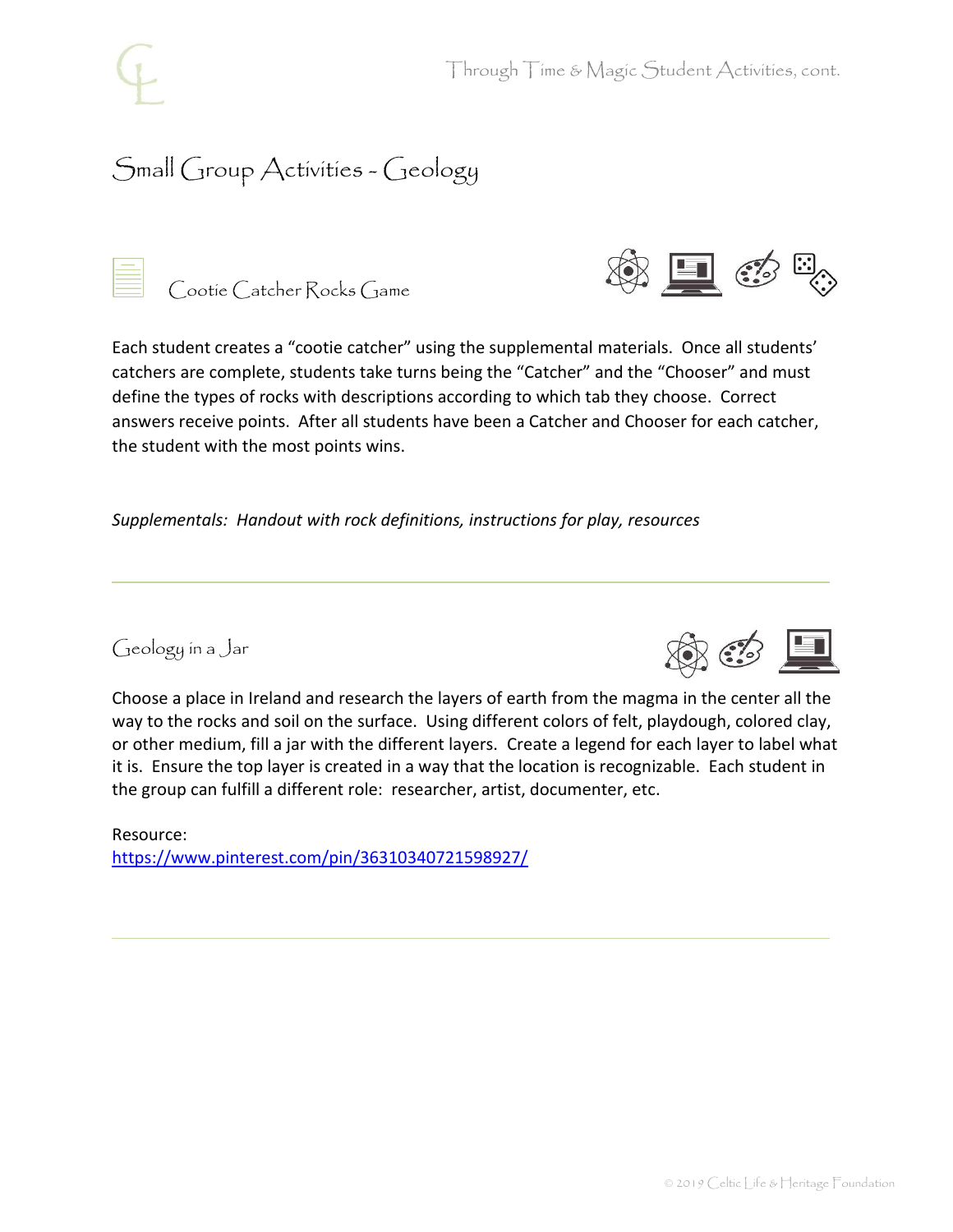# Entire Class Activities - Geology

Geology Virtual Scavenger Hunt



Ancient footprints, glacial erratics, oldest piece of Ireland, blue copper, and more!

Divide the class into groups and give each group the scavenger hunt list. Using computers or tablets each group looks for locations and pictures in Ireland corresponding to the clues on the list. All groups get the same amount of time: can be completed in class or as a homework assignment. Answers to clues are searched for as a group. Presentation of findings are evenly distributed among the students where each student creates a one-page presentation for each clue including pictures and location on a map. Presentation can be physical or digital.  $\ast$ 

Starting with the item on the list, each group shares what they found including pictures. Continue with the next clue rotating through each group so all have the ability to be first, second, etc.

 $E_{\odot}$ Option: After each group does their scavenger hunt, do a live virtual hunt in class. Give a clue and one student from each group gets on the computer to find the answer. If enough computer/tablets, groups can go at the same time. All groups receive points based on how quickly finished (completed first get one point, 2<sup>nd</sup> 2 points, etc.). After all clues have been given, group with the lowest points win.

Resources:

<https://outsider.ie/ireland/irelands-geology/>

[https://www.irishtimes.com/news/environment/another-life-from-dinosaurs-to-sea-lilies-the](https://www.irishtimes.com/news/environment/another-life-from-dinosaurs-to-sea-lilies-the-fossil-windows-into-our-natural-history-1.2434837)[fossil-windows-into-our-natural-history-1.2434837](https://www.irishtimes.com/news/environment/another-life-from-dinosaurs-to-sea-lilies-the-fossil-windows-into-our-natural-history-1.2434837)

<http://www.habitas.org.uk/fossils/frameset.html>

*Supplemental: handout*